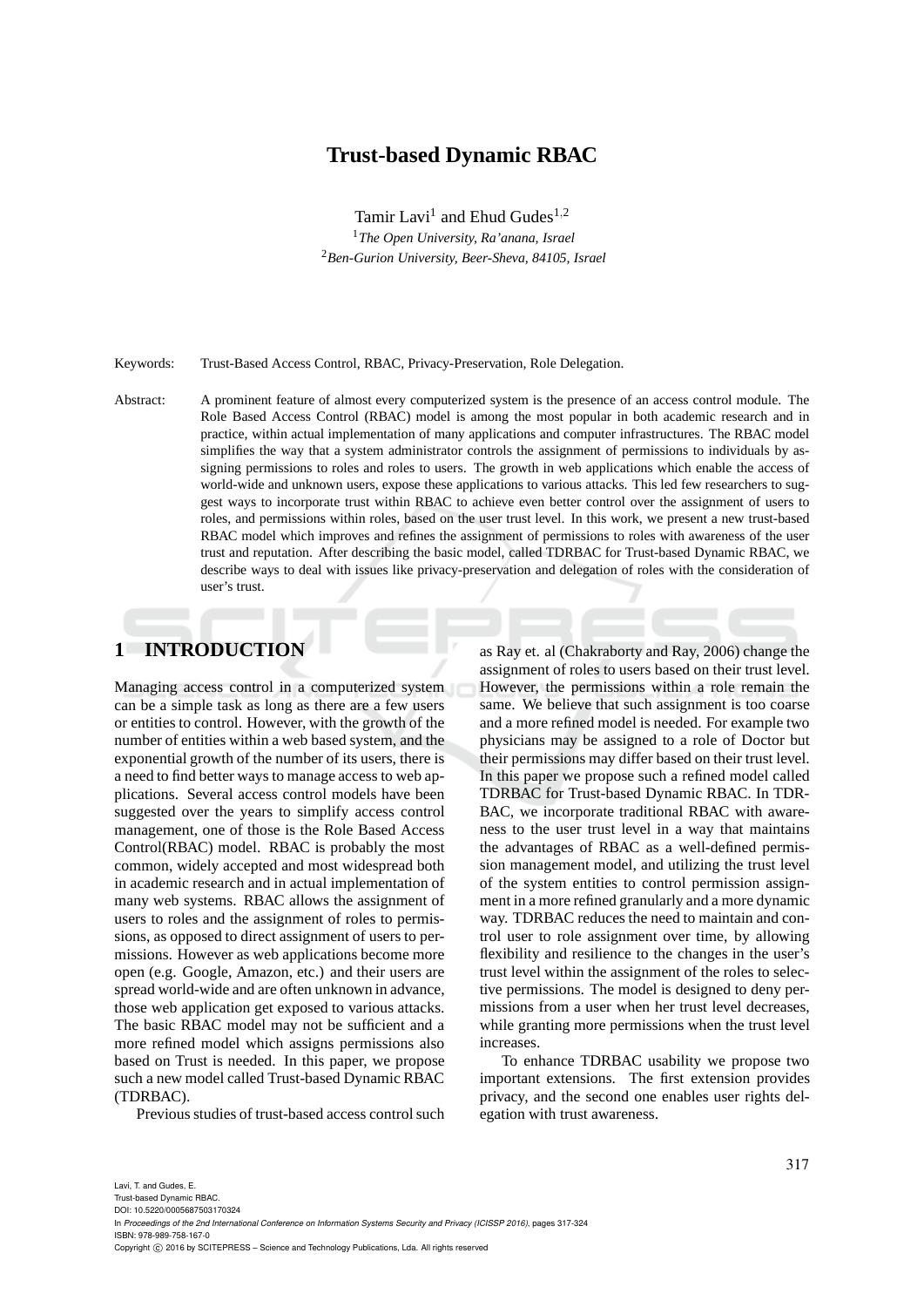The rest of the paper is organized as follows: In the next section we provide the background and discuss related work. In Section 3 we define and explain the basic model of TDRBAC and then we present a comprehensive example that demonstrate the usage of the proposed model. In Section 4 we discuss the extensions for privacy-preservation and user rights delegation. In Section 5 we conclude this work and discuss future work.

# **2 BACKGROUND AND RELATED WORK**

The RBAC model was defined in 1992 by Ferraiolo et al (Ferraiolo and Kuhn, 1992), and later formalized in (Sandhu et al., 1996) by Sandhu et al, as a discretionary access control approach that is more suitable to the secure processing needs of non-military systems. RBAC was rapidly adopted both in practice and in theory studies. RBAC offers an efficient management of user's permissions, an effective enforcement of need-to-know access control principles and simplified auditing of user's permissions for regulatory compliance. On the other hand, RBAC is often considered outdated, expensive to implement and unable to accommodate real-time environmental states as access control parameters. A recent survey conducted by Fernandez et al (Condori-Fernández et al., 2012) questioned RBAC assumptions and strengths, and revealed some interesting findings. The survey shows 48% of agreement among the respondents, that changes affecting the assignment of users to roles, and roles to permissions, happen frequently and may become either an overwhelming task, or may lead to violations of the need-to-know policies in enterprise applications. We believe that within large-scale open applications that phenomena could be even more disruptive (the survey did not include open applications). Another dynamic change that RBAC itself is not sufficient to handle, is the change in the *user's trust* level over time, while it is expected that an access control system should not disregard low user trust when granting access to sensitive permissions. To overcome the lack of flexibility of RBAC, new access control models have been introduced, including Attributes Based Access Control (ABAC) (Jin et al., 2012b)(Coyne and Weil, 2013), ABAC/RBAC hybrid approach such as (EmpowerID, 2013), (Rajpoot et al., 2015) and RABAC (Jin et al., 2012a).

The idea of incorporating trust into an access control model was discussed before by several researchers. In ABAC type model, integrating trust can be achieved simply by considering the user trust as

an attribute within the system (Smari et al., 2014). RBAC on the other hand is a rigid model and by that place a challenge for combining trust awareness. The access control model suggested in (Deng and Zhou, 2012), offers a set of equations to compute the user trust level in relation to a specific corresponding object. Both the user nodes and resource nodes are assigned a trust level using a trust evaluation algorithm which makes the model quite far from the simple RBAC model. The TrustBAC model, described in (Chakraborty and Ray, 2006), defines the required trust level that the user must have in order to be assigned to a specific role. If the user does not meet the required trust level of a specific role, the role assignment is denied and another role is assigned to the user. This may lead to a too simple model which may cause proliferation of roles. Another more sophisticated model was proposed by Chen and Crampton (Chen and Crampton, 2011). Their model defines quantitative factors on various components of the RBAC model and also introduce the notion of "Mitigation" that allow a specific permission to be allowed under specific requirement in case that the trust level of the user does not meet the minimum risk threshold. The model considers several mitigation strategies which can be used to compute the risk level for using a permission based on multiple paths between the user and the permission. Again this deviates from the simple RBAC structure and may impair the robust structure of RBAC and interfere with the important RBAC feature of simplified user's permission auditing.

TDRBAC on the other hand offers a way to incorporate users's trust considerations while preserving the robust skeleton of RBAC as a role-centric access control. It provides a compromise between the too simple model of TrustBAC and the complex models of (Deng and Zhou, 2012) and (Chen and Crampton, 2011). In TDRBAC, as in RBAC, the permissions explicitly define the modes of access and enable simplified auditing (Kuhn et al., 2010).

## **3 THE TDRBAC MODEL**

### **3.1 TDRBAC Elements**

We rely on the common definition of the following: *user*, *role*, *operation*, *ob ject*, *permission*, and in addition lets define:

**Definition 1.** *Let userTrust be a real number in the range of [0, 1] that represent a user expectation to act in an honest manner as expected when 0 means that the user is expected to abuse the system and 1*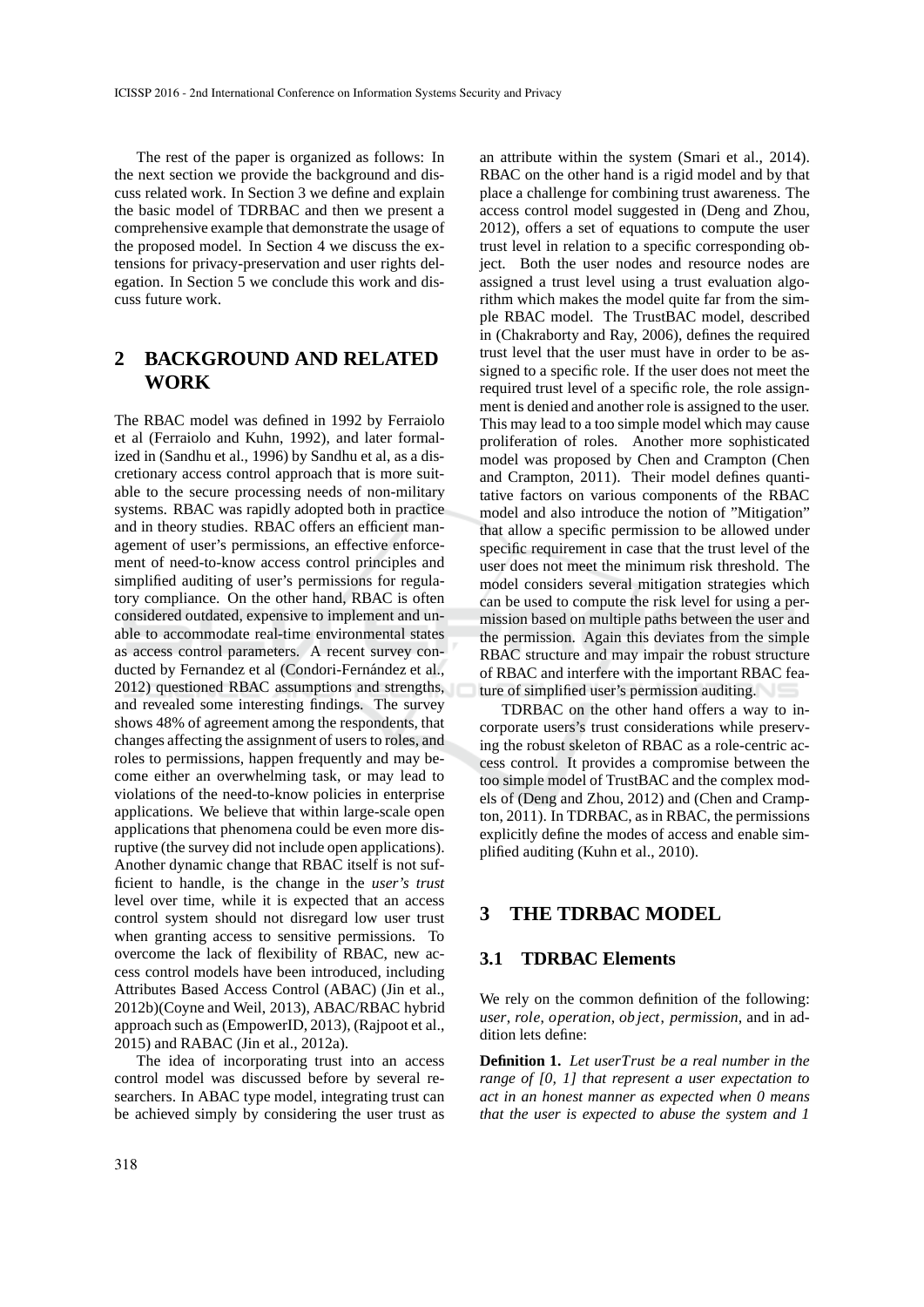*means that the user is fully trusted. userTrust is a user property.*

*We denote: user.userTrust*  $\in$  [0,1]*.* 

**Definition 2.** *Let permissionTrust be a real number in the range of [0, 1] that represent the minimum level of trust that a user must have in order to use the permission, in a specific role to permission assignment (see RPA definition below).*

*We denote: permissionTrust*  $\in$  [1,0]*.* 

### **3.2 Assignments**

**Definition 3.** *Let URA be user to role assignment. a user can be assigned to many roles in many-to-many relation.*

*We denote: URA* ⊆ *USERS*×*ROLES.*

Table 1: URA assignment example.

| USER | <b>ROLE</b> |
|------|-------------|
| Mike | Manager     |
| Joe  | Guest       |
| Lisa | Admin       |

**Definition 4.** *Let RPA be role to permission assignment. A role can be assigned to many permissions in a many-to-many relation. Each role to permission assignment has a trust level.*

*We denote:*  $RPA \subseteq ROLES \times PERMISSION \times [0,1]$ *. The range [0,1] represent the RPA trust level which represent the minimum trust level that the user must have in order use this permission in this role.*

Table 2: RPA Assignment Example.

| <b>ROLE</b> | <b>PERMISSION</b>            | <b>Trust</b> |
|-------------|------------------------------|--------------|
| Manager     | Can assign roles to users    | 0.9          |
| Guest       | Read public posts            |              |
| Admin       | Change system configurations |              |

### **3.3 How TDRBAC Works**

When a user requests to perform some operation on a system resource, the Authorization Center (AC) verifies that the user is assigned to a role with the corresponding permission. If the user is not assigned to any role with a corresponding permission, the request is rejected. If a corresponding permission was found, the AC will consider the *RPA* trust level: If the *RPA* trust level is 0, then the request is granted and there is no need to calculate the user trust. Otherwise, the AC will calculate the user trust and allow the request only if the user trust level is greater or equal to the *RPA* trust level.

#### **3.4 Dealing with Collisions**

In some cases, users may be assigned to more than one role in a specific session. For example, a sales person can also be a board member and get assigned to two different roles. The common approach to handle multiple roles for each user is to restrict the user to select specific role for each new session. For example, the user must define whether she is acting as a "board member" or as a "sales person" once the session is created. That leads to a massive overhead on system usage and while it's expected on high sensitive systems, it could be very interfering in normal systems. Therefore we believe that the model should handle a multiple roles assignments in a specific session.

A collision is a situation when a specific permission is restricted from the user in one RPA when the *RPA*.*trustLevel* is greater than the *userTrust* level, and it is granted by another *RPA* when the *RPA*.*trustLevel* is lesser than the *userTrust* level. In a case of collision, the decision to grant or reject the user's request is based on a predefined security policy. The Security Officer can decide to reject the permission if there is at least one *RPA* with a greater corresponding *RPA*.*trust* than the *userTrust*, or she can decide to accept any permission request once there is at least one RPA with a lesser corresponding *RPA*.*trust* than the *userTrust*.

The selected policy should be considered very carefully. The simple-minded approach would be to allow the permission if there is at least one corresponding *RPA* that allows it, but later in this paper we show that this approach may provoke a security breach by allowing the user a subset of permissions that the user could use to induce an attack or abuse the system even with a low level of trust.

# **3.5 TDRBAC in Action (Detailed Scenario)**

In order to demonstrate TDRBAC usage we will show an access control policy for a technical customer support system. To leverage the flexibility of TDRBAC we want to have a small number of roles and let the trust level to allow specific permission in the limits of the role. In our system, we have only three roles:

- Customer
- Support agent
- Administrator

A *customer* can create issues (a case ticket) to describe a problem, a bug or request and close the ticket once it is resolved. Once the user gain more trust we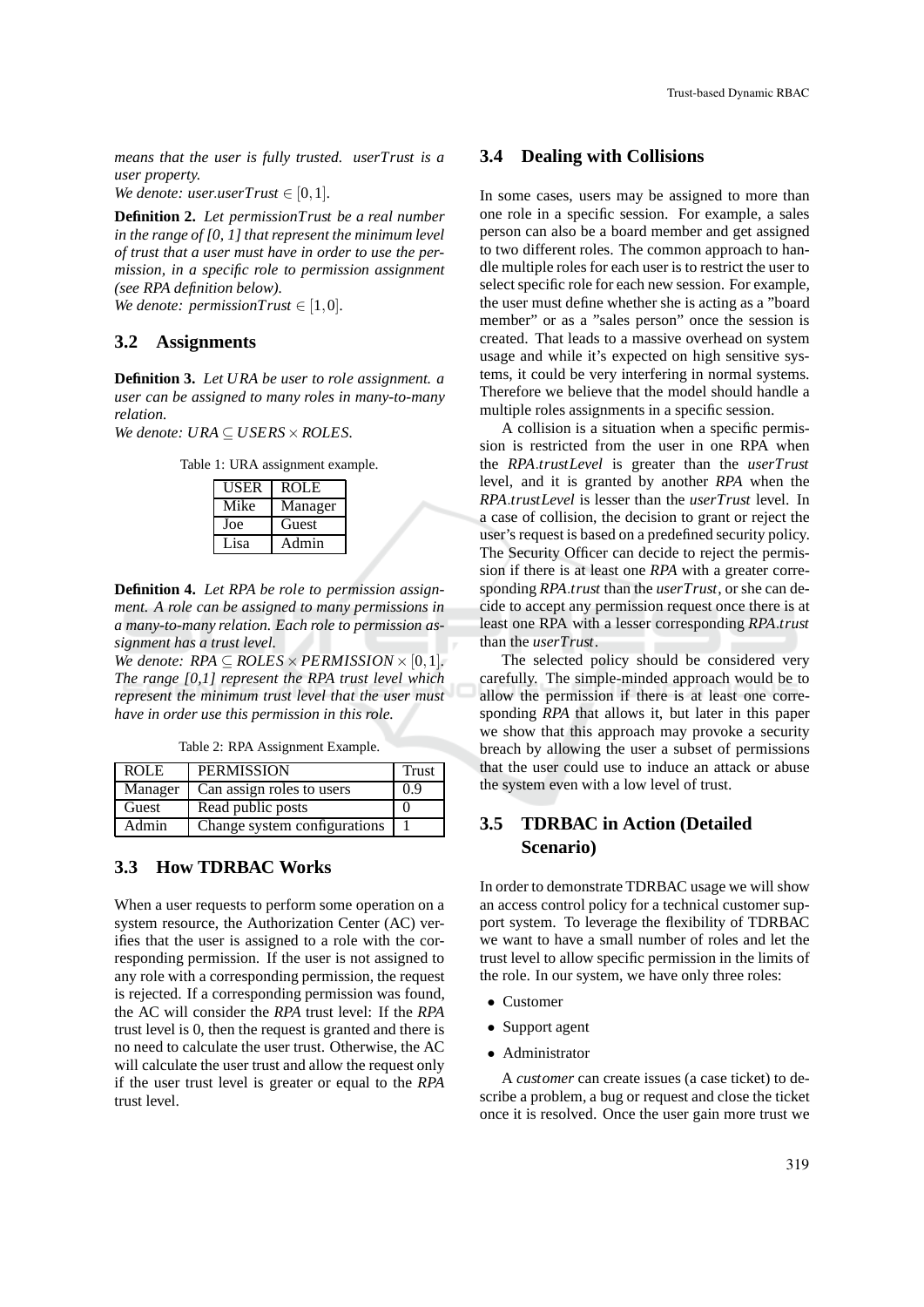can assign more permission to the user, like adding files to the issue.

An *agent* can be assigned to an issue, view and instruct the customer to resolve it. As the agent gains more trust, we can assign advanced capabilities like control the customer desktop in order to resolve issues.

An *administrator* can change system properties and configuration and manage users and roles. In our system, the user "root" is always assign to the administrator role and is always fully trusted.

Another capability that we have in our support system is the "Knowledge-Base". The KB is a set of articles with known bugs and issues that the agents can use to share resolutions with each other. Once an agent gets an issue for which he has no solution, he can browse the KB to search for a solution. A trusted customer can also get access to the KB, and trusted agent can add or edit articles in the KB.

#### **The complete set of permissions is as follows:**

- A customer can:
	- **–** Create a new issue
	- **–** Add comments to own issues
	- **–** Add files (like logs, screenshots etc.)
	- **–** Close own issues
	- **–** Collaborate on issues of other users
- **–** Browse the knowledge-base
	- **–** Can create more than one issue in 24 hours (to avoid spam)

HNC

- An agent can:
	- **–** Take ownership on an issue
	- **–** View customer desktop
	- **–** Gain control on customer desktop and files system
	- **–** Resolve an issue
	- **–** Add comments to issues
	- **–** Assign issues to other agents
	- **–** Add article to the knowledge-base
	- **–** Edit articles in the knowledge-base
	- **–** Delete article on the knowledge-base
	- **–** Gain control on customer desktop and files
- An administrator can:
	- **–** Change system configuration
	- **–** Register new users
	- **–** Manage users details
	- **–** Manage user's roles

The next step is to assign a trust level to each permission. The most basic capabilities, which any new user must have, will be assigned to a trust level of 0. As the permission is more advanced, we assign a higher trust. New users in our system starts with a trust level of 0.

Table 3 list the final RPA of our system:

Table 3: RPA Assignment.

| <b>ROLE</b> | <b>PERMISSION</b>             | Trust          |
|-------------|-------------------------------|----------------|
| Customer    | Create a new issue            | $\theta$       |
|             | Add comments to own issues    | $\overline{0}$ |
|             | Close own issues              | $\overline{0}$ |
|             | Browse the KB                 | 0.25           |
|             | Create more than              | 0.25           |
|             | one issue in 24h              |                |
|             | Add files to an issue         | 0.75           |
|             | Collaborate on issues         | 1              |
|             | of other users                |                |
| Agent       | Resolve an issue              | $\mathbf{0}$   |
|             | Add comments to issues        | $\theta$       |
|             | Add files to an issue         | 0.25           |
|             | Add article to the KB         | 0.25           |
|             | Assign issues to other agents | 0.5            |
|             | Edit articles in the KB       | 0.5            |
|             | Take ownership on an issue    | 0.75           |
|             | View customer desktop         | 0.75           |
|             | Delete article on the KB      | 0.75           |
|             | Control on customer           |                |
|             | desktop/files                 |                |
| Admin       | Register new users            | 0.25           |
|             | Manage users details          | 0.75           |
|             | Change system configuration   | 1              |
|             | Manage user's roles           | 1              |

As is shown in the example above, our model of access control allows managing just a few number of roles, and yet getting the flexibility and dynamic permission assignment that by other access control models will most likely require more roles to manage such as: basic customer and advanced customer or new agent and veteran agent. Nevertheless, a user cannot gain any permission that is not part of her roles.

Permissions that are essential for the role are set with the *RPAtrust* of 0, that is to insure that users get the minimum required permission for the role they are assigned to. As the users gain more trust, they also gain access to more sensitive or strong permissions. The problem of assigning trust level to permissions is dealt in more detail in Section 3.7.

### **3.6 Calculating** *userTrust*

TDRBAC does not restrict, nor dictate, the way of calculating the user trust level. Many models suggest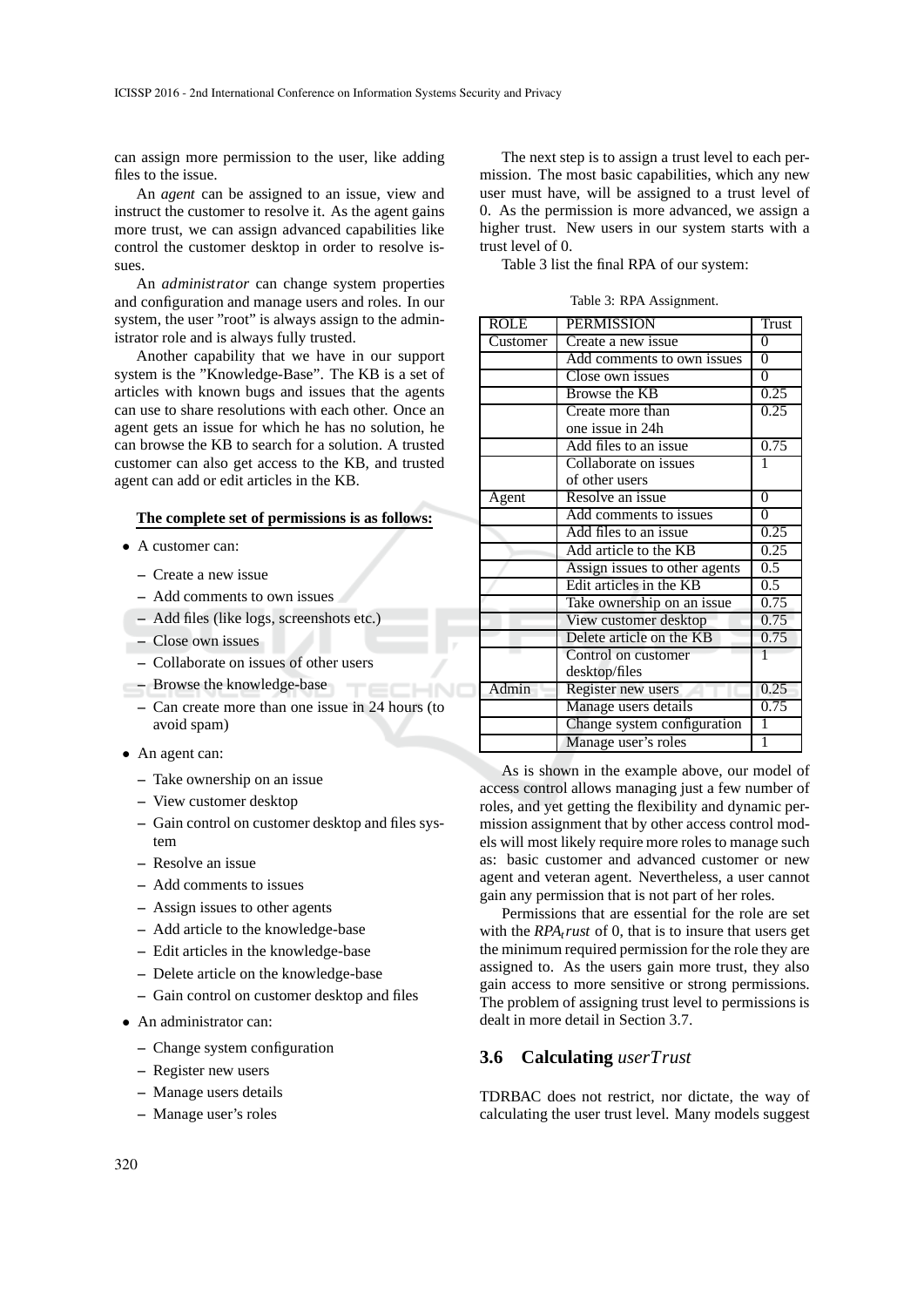a way of calculating a user trust level based on the user history, experience and recommendation, see for example (Ray and Chakraborty, 2004). Yet, it is expected that trust level of a user would be calculated as close as possible to runtime, each time that the user is asking to use a permission. To improve performance the trust calculation function can use cached data and avoid re-calculation of user trust in each access operation. (For example, the user trust calculation can use the same value for the next 5 minutes, assuming that in 5 minutes there would be no major change in the user trust level.) The system administrator must be aware that a malicious user can exploit the time difference of user trust calculation to perform illegal actions before losing her permissions due to the loss of trust. Note that the trust model may also take into account the number of times the user was denied access to permissions. If this number is high it may indicates an intrusion attempt by a low trust user.

A related issue is the issue of dynamic enforcement. When the trust level decreases, one loses access but what happens to the accesses already performed? In a transaction system (like a Database transaction) one may require that the entire transaction be performed with a single trust level, if such a loss of trust has happened, the entire transaction should be aborted.

HNC

# **3.7 Computing** *Trust* **of Role to Permission Assignment**

There are two key components in our model: One is the calculation of the user trust level. Obviously, if the user's trust is not genuine, the complete model looses it's credibility. Yet, as previously explained, TDR-BAC does not dictate the way of calculating the user trust level. The second is the trust level that is chosen for each *Role* to *Permission* Assignment (*RPA*). Choosing high level of trust for each permission can lead to a low usability while too low trust could lead to an untrustworthy and vulnerable system. Proper assignment of *RPA* should balance between usability and security. To improve system usability, we should consider to assign the lower trust level possible, hence having the permissions accessible to as many users as possible. On the other hand we must prevent lowtrusted users to perform dangerous or sensitive operations that can cause damage to the system.

The definition of the RPA can be done by the security administrator based on accumulated expertise and experience, however a more systematic methodology is desired. Next we propose such methodology based on information collected during system operation. In order to formulate the process of permissions trust assignment we need to add the following definitions:

**Definition 5.** *Let Incident be a scenario where a user perform a set of operations that leads to a security breach, as system shutdown, data loss or data manipulation.*

**Definition 6.** *Let Damage*(*Incident*) *be a real number in the range of* [0,1] *that represents the projection of an Incident on the system, when* 0 *means that the incident does not effect the system, and* 1 *means a complete destruction or system breakdown. In a commercial system, the Damage should be calculated by the financial loss, and the cost to repair the damage. The value of Damage should be normalized by the total cost that the organization can handle. In a noncommercial system (such as military system) the value of Damage reflect the damage of an incident based on risk assessment.*

In the process described below we use the *Damage* as highly correlated with the required Trust level.

**Definition 7.** *Let common*(*permission*) *be a real number in the range of* [0,1] *that represent the usage probability of a specific permission within the system. A more commonly used permission should be assigned to a lower value of trust as possible while less common permission, with requirement for a high level of trust would have a smaller effect on the overall system usability.*

In practice Common may be learned from the system logs. PUBLIC ATIONS

**Definition 8.** *Let PER*(*Incident*) *be a subset of permissions, that are needed by a user to cause an Incident.*

#### *We Denote: Per*(*Incident*) ⊆ *PERMISSIONS*

With the above definitions we look for a procedure that will assign an "optimal" match of trust levels to permissions. One may define the optimality criteria in different ways, but in general, the trust of a permission shuld increase with the incident damage it was involved with, and decreases with its commonality. The tradeoff between these two factors is to be determined by the security administrator. While we have not fully investigated the complexity of the algorithm to solve this optimality problem, below we suggest a simple and practical heuristic for the trust assignment. The procedure is as follows:

- 1. Sort all *Incidents* by the value of the damage in descending order, such that *Incident* with high value of damage is ordered before an *Incident* with a lower level of damage.
- 2. Sort all *permissions* by the value of *common* in ascending order, such that *permission* that is less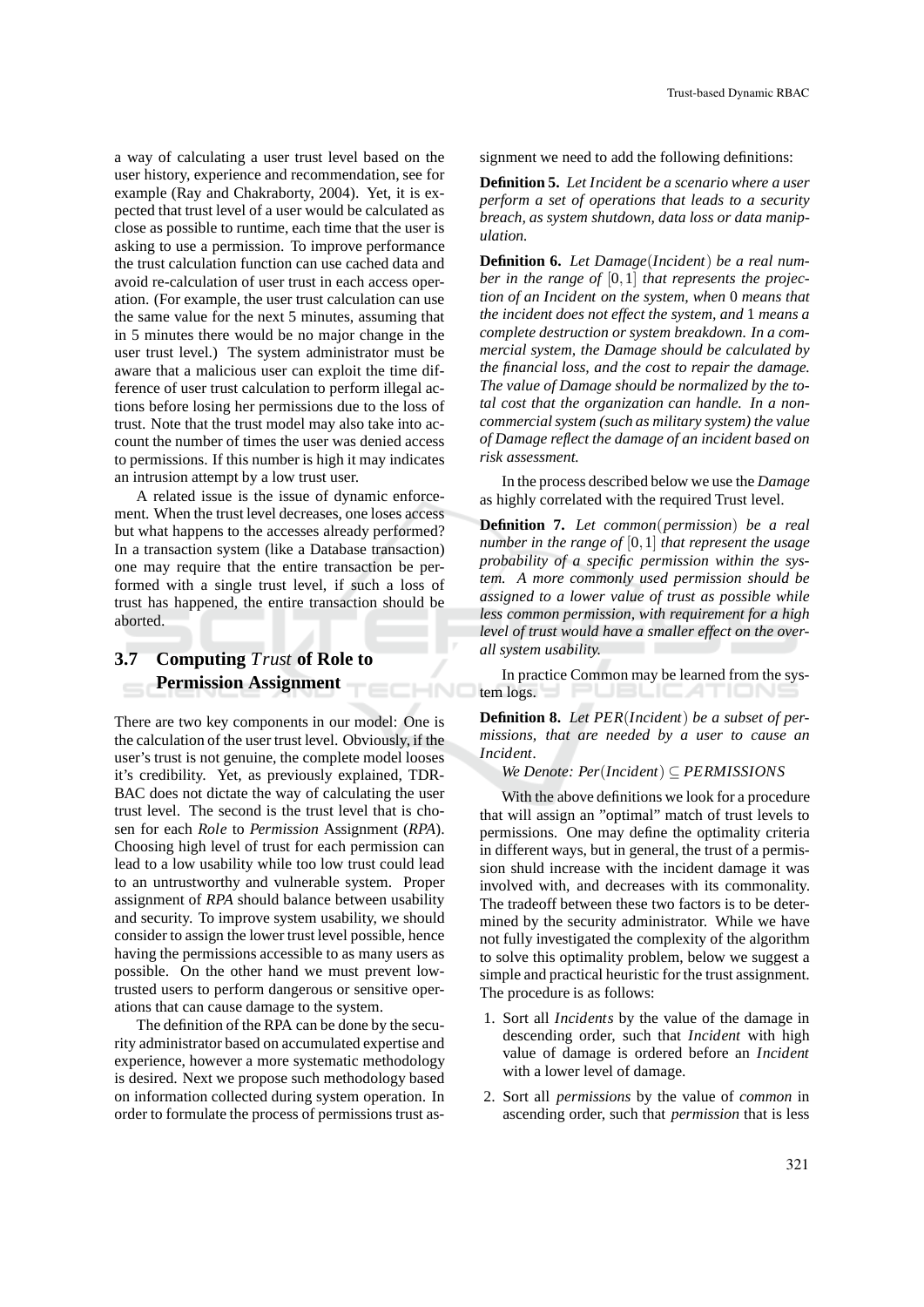usable is ordered before a more commonly used permission.

- 3. initialize all permissions to a minimal trust value (as determined by the security administrator)
- 4. Set  $i = 0$
- 5. For the subset of permissions *PER*(*Incidenti*) if the there is no permission with a trust level of *Damage*(*Incidenti*) or higher, than assign trust level of *Damage*(*Incidenti*) to the first permission in the subset of permission (in the "common" order).
- 6. adjust *i* in 1 and repeat step 5.

Note that the procedure above insures that each incident will cause at least one permission, usually the less common one, to acquire a high trust level, while the rest may stay in their lower trust levels.

## **4 TDRBAC EXTENSIONS**

In the following section we propose two important extensions for the basic TDRBAC model:

- TDRBAC-P extension for privacy-preservation
- TDRBAC-D extension for delegation.

### **4.1 TDRBAC-P Extension for Privacy-preservation**

AND TEC Privacy-preservation issues are becoming more and more important these days as social networks and large open systems raise crucial questions regarding the usage of the user's private data. Here we describe an extension to TDRBAC dealing with the privacy issue.

To address the concerns of privacy-preservation in TDRBAC we incorporate the broadly used notion of Purpose as proposed in (Yang et al., 2007). We define purpose as follows:

**Definition 9.** *Let Purpose be a reason for data collection and data access. The purpose is "welldefined", that is to say that the purpose is unambiguous in the model implementation. Purposes cannot overlap or partially overlap.*

*Let PUR be the collection of purposes in the access control policy.*

We define  $Pi$  as a set of purposes:  $Pi =$ {*p*1, *p*2, *p*3,...}|*p* ∈ *PUR*

We extend the RPA assignment to include the allowed purposes:

**Definition 10.** *RPA* ⊆ *ROLES* × *PERMISSIONS* ×  $PUR \times [0,1]$ 

With each permission request, the system must specify the purposes for which the permission is requested. The permission request would be in the form:

### *f*(*user*, *permission*, *purpose*).

This definition enables the specification of different trust levels for different purposes for the same (role,permission) pair. An example for an RPA assignment including purposes is shown in table 4

In case the trust level is not sufficient for a specific purpose, the request may be denied, or less private data for a lower purpose may be returned. One useful way of dealing with purposes in case of a of Read access, is to allow two types of answers to a Read request:

- **Abstract Data** a modified version of the records without any private data (such as: users identity, medical details, students grades, etc.) Another form of Abstract data may be a k-anonymized data such as in (Bayardo and Agrawal, 2005).
- **Detailed Data** The full detailed data as requested by the user.

The way the AC behaves in this case is dependent on the Privacy policy. If both the purpose and trust level match, the access is permitted. If the purpose match and the trust level is too low, the request may be denied or the data used for a lower purpose may be returned, if the trust level for the lower purpose is sufficient. **EXECUTE: ATTENT** 

#### **Usage Example**

A doctor is requesting read access to patient lab tests. The request purpose can be one of:

- *p*1 For research purposes (low purpose)
- *p*2 To write a prescription (high purpose)

The *RPA* for lab results are as specified in table 5.

The returned results in case of *p*1 is abstract data (e.g - without the patient personal details). The results in case of *p*2 would be complete lab results. If the doctor has a trust level of 0.4 and she request the "write prescription" purpose, the system may return only abstract data (lower the purpose) or deny the request.

#### **4.1.1 Purpose Enforcement**

When implementing the approach of purpose, the system must enforce the purpose notion to avoid manipulation of the permission request (Colombo and Ferrari, 2014). To achieve purpose enforcement, the system should identify the actual use of the permission in the time of the request and substitute the purpose within the permission request. In the above example,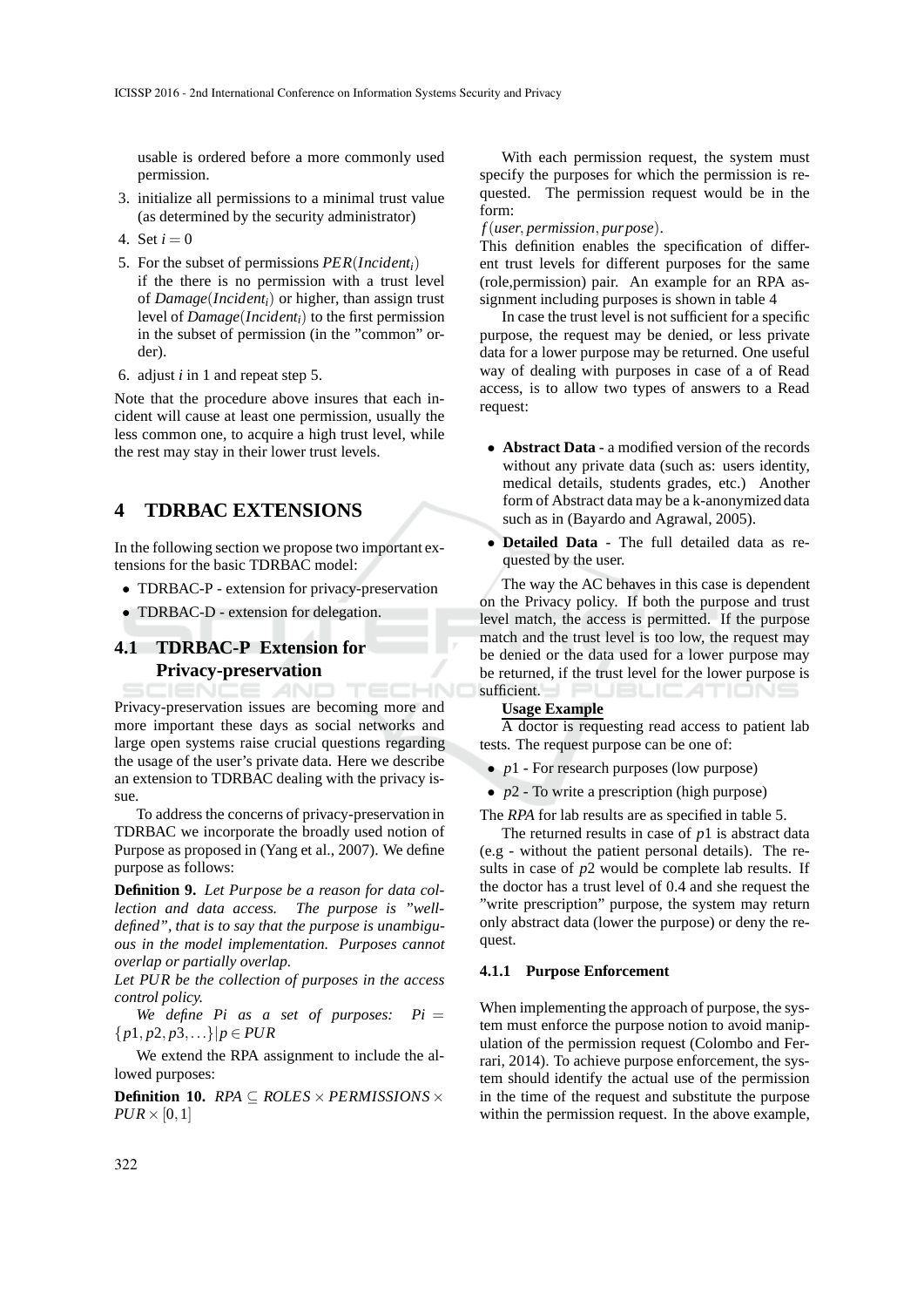| Role                     | Permission                             | <b>Purposes</b>      | Trust |
|--------------------------|----------------------------------------|----------------------|-------|
| Administrative Assistant | Read contacts details                  | Schedule meetings    | 0.5   |
| Engineer                 | Access previous studies and researches | Resolve system flaws | 0.5   |
| <b>CFO</b>               | Access business plans                  | Create budget plans  | 0.75  |

| Table 4: RPA Assignment with Purposes. |  |  |  |
|----------------------------------------|--|--|--|
|----------------------------------------|--|--|--|

| Table 5: RPA Assignment with Purposes. |  |  |  |
|----------------------------------------|--|--|--|
|----------------------------------------|--|--|--|

| Role   | Permission       | Purposes     | Trust |
|--------|------------------|--------------|-------|
| Doctor | Read lab results | Write        | 0.5   |
| Doctor | Read lab results | prescription |       |
| Doctor | Read lab results | Research     | 0.3   |

when the doctor request permission to review lab results, the system should identify whether the doctor is currently writing prescription to a patient and substitute the purpose accordingly.

# **4.2 TDRBAC-D Extension for Delegation**

Delegation is the assignment of a role to a user. Normally, role assignments are performed by the security officer or administrators ("Administrative Delegation"). However, sometimes we want to allow one user to delegate his own roles to another user ("User Delegation"). Administrative delegations are usually permanent, while user delegations are usually temporary. From now, we refer to "delegation" as user delegation.

The ability to delegate user roles to other users is very important in large-scale open systems. By letting the users to delegate their own roles, with the proper limitation and trust awareness, we simplify the management of the user roles, and avoid too many administrative changes. Examples for constraints which can be used in roles delegation are given by Crampton et al in (Crampton and Khambhammettu, 2008).

To enable delegation which is Trust dependent, we extend the basic model of TDRBAC as follows:

#### **4.2.1 Definitions**

**Definition 11.** *Let delegator be a user who perform role delegation to another user.*

**Definition 12.** *Let delegatee be a user who receive role delegation from another user*

**Definition 13.** *Let delegationThreshold be a real number in the range [0, 1]. The number represents the minimum trust level that the user (the delegator) must have in order to perform delegation of a specific role to another user. We assign a delegationThreshold to any role that we allow users to delegate. A role that is not allowed for delegation* *does not have a delegationThreshold value. We denote: delegationThreshold*  $\in$  [0,1]

**Definition 14.** *Let delegatedTrust be a calculated value based on the user trust level and the delegator trust. When the user request a permission based on a delegated role, we use the delegatedTrust value instead of the userTrust.*

#### **Formula:**

*delegatedTrust* = *Delegator*.*userTrust* × *Delegatee*.*usertTrust*

**Definition 15.** *Let T RA be a delegationThreshold to role assignment. An assignment of a trust level threshold for any role that is eligible for delegation. A role is eligible for delegation only if the delegator assigned to the role and has a trust level that is greater or equals to the delegated threshold of the specific role.* We denote: TRA ⊂ *role*  $\times$  *delegationThreshold* 

Table 6 demonstrate TRA assignment

| Table 6: TRA Assignment. |             |                             |  |
|--------------------------|-------------|-----------------------------|--|
|                          | Role        | <b>Delegation Threshold</b> |  |
|                          | Engineer    | 0.5                         |  |
|                          | Director    | 0.8                         |  |
|                          | Salesperson | 0.6                         |  |

**Definition 16.** *Let DRA be delegated roles assignment - A list of delegated roles performed by dele*gators to delegatees. We denote:  $DRA \subseteq \text{USER} \times$ *ROLE* ×*USER*

Table 7 demonstrate DRA assignment

Table 7: DRA Assignment.

| Delegator | Role        | Delegatee   |
|-----------|-------------|-------------|
| John      | Engineer    | <b>B</b> ob |
| Michael   | Director    | Lisa        |
| Alice     | Salesperson | Anna        |

#### **4.2.2 Understanding TDRBAC-D**

When a user requests a permission, the AC will first runs the basic TDRBAC function. If a direct *user* to *role* assignment does not allow the permission requested, the AC will run the delegation permission functions by listing the delegated roles assignment where the *user* is mentioned as Delegatee. Than the